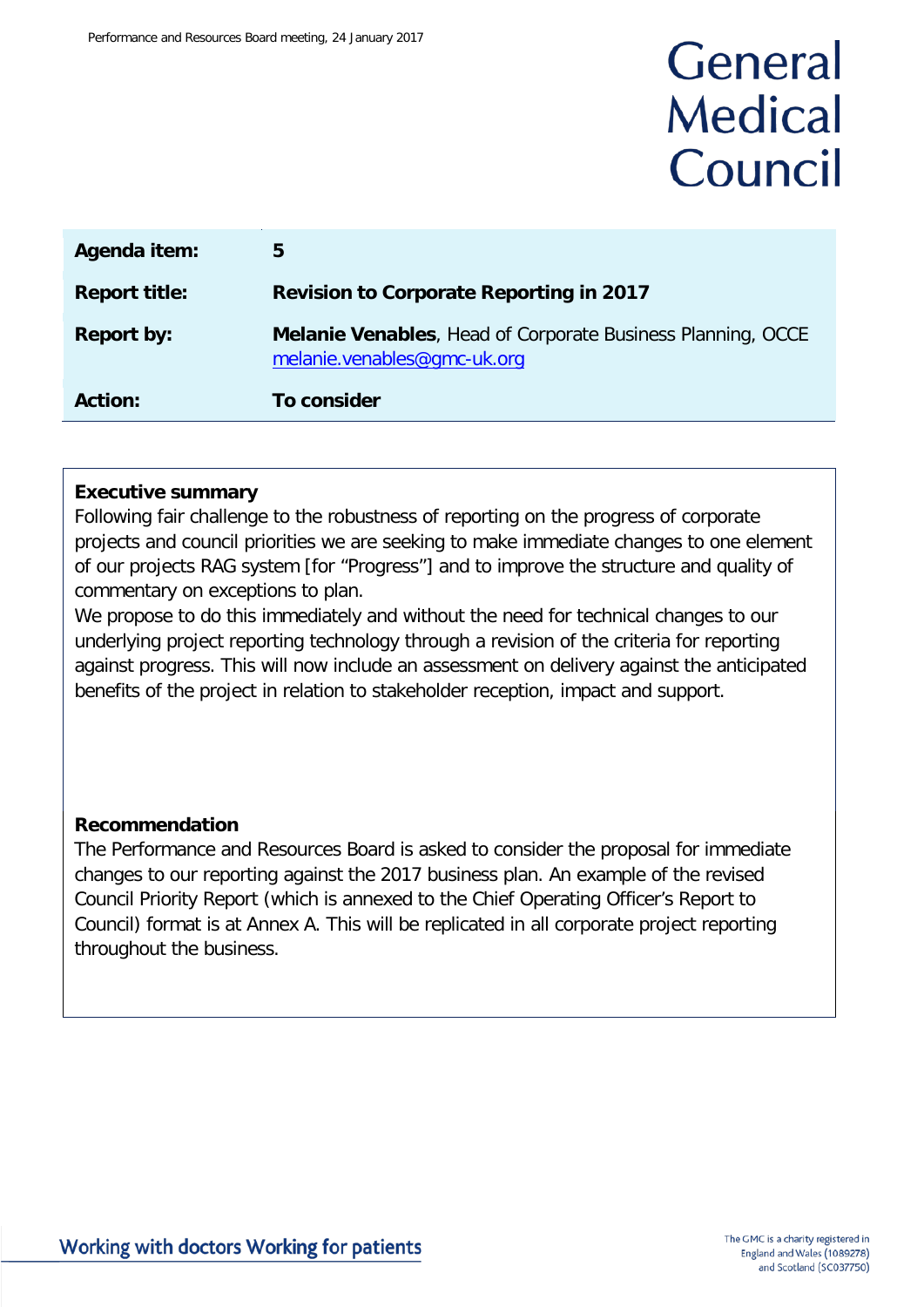#### **Issue**

- **1** The purpose of our corporate reporting is to provide timely, accurate and meaningful information to the Executive and Council, so that we can ensure the organisation is on track to meet our stated objectives. During 2017, we will be developing our performance measurement framework to allow us to report effectively against the new corporate strategy from 2018 onward.
- **2** In the meantime, and in response to fair challenge on the "progress" element of our reporting by the incoming Chief Executive, we propose to introduce some immediate changes so that our reporting against the 2017 business plan to the Performance and Resources Board (PRB) and Council is more relevant and better reflects whether we are achieving the stated aims and business case of the projects and programmes we are delivering as well as the timeliness, cost and resource elements of that delivery.

#### **Background**

- **3** A Red/Amber/Green (RAG) system for progress, cost, resource (and forecast position), was introduced in late 2015 to allow us to report more consistently on the delivery of activities in our 2016 business plan and Change Programme portfolios. In tandem we have implemented a project management system (Planview), which gives us a wider range of information for reporting purposes.
- **4** Our current "progress" RAG rating is based primarily on the timeliness of delivery against the milestones and delivery dates agreed in the original business case for projects overseen and signed-off by PRB.

#### **Proposed Solution**

- **5** We now want to move along the project reporting maturity curve and include delivery of anticipated benefits/business case in addition to timeliness in the "progress" RAG we are using. This will include stakeholder reaction and support for changes and issues that may have arisen through implementation.
- **6** We routinely record information about the intended benefits of, and reason for, a new project and projects are reviewed at 'check points' called stage gates. One of the aims of stage gates is to check whether the project's benefits are still achievable and relevant, and to review whether there is still business justification for the activity. We also consider issues with delivery and challenge to project success. We will use this and our ongoing monthly monitoring processes to agree an assessment with project leads on whether corporate projects and Council priorities:
	- **a** On track to achieving the benefits/business case and within stated project deadlines – including delivering the change/impact envisioned in the business case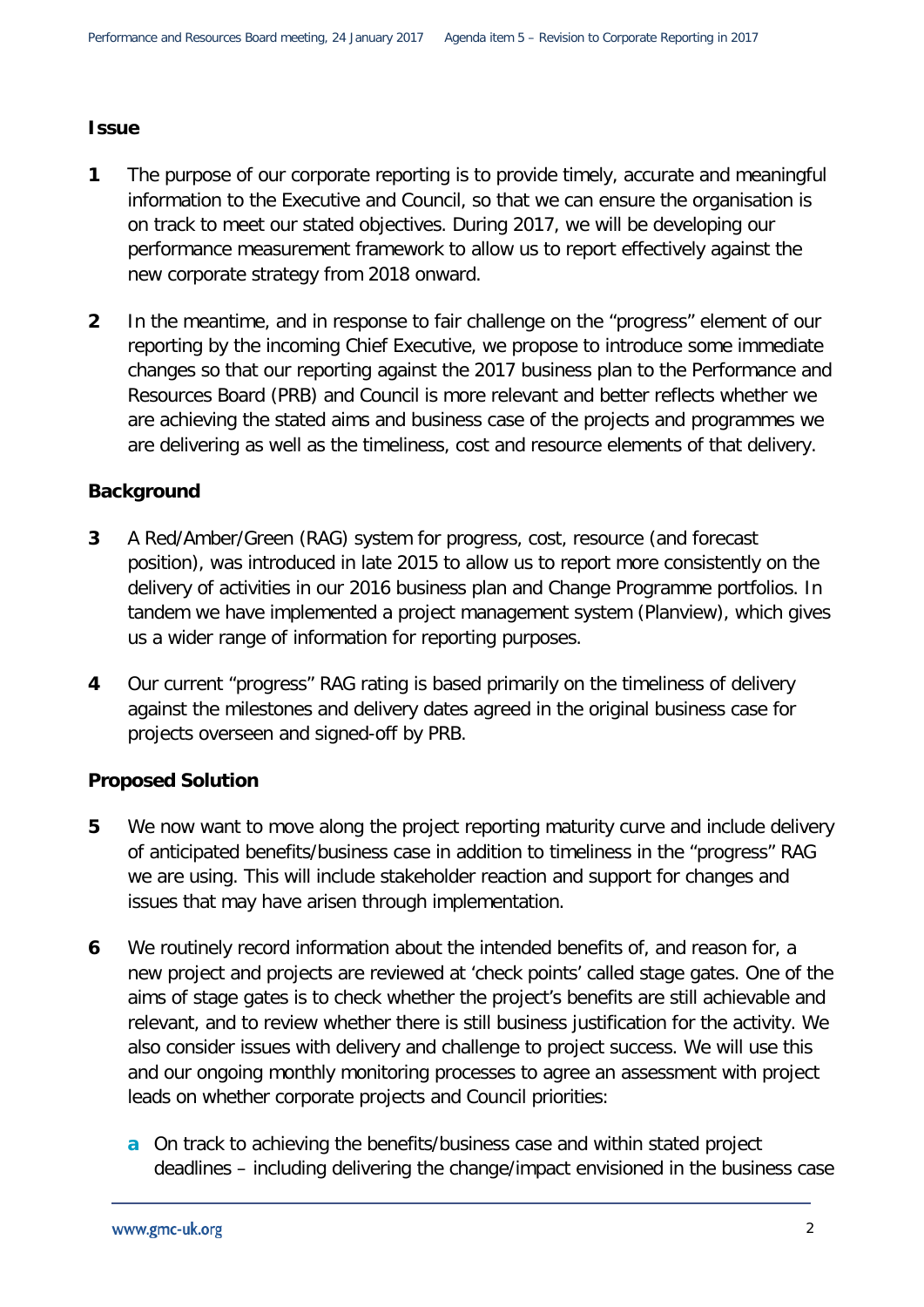#### **b** On budget

- **c** In possession of the correct resources, be that number and/or skillset of people, to deliver the project.
- **7** We will also revise the detail and structure of commentary so it is clearer for Council/PRB to see what action is being taken by the Executive to manage the impact of any issues with progress. This will provide assurance more consistently on how we are managing impact on our stakeholders, and on achieving our overall objectives as defined by a project's benefits.
- **8** The changes to the Council Priority report [example at Annex A] can be implemented immediately, once agreed. They would take effect in April's Chief Operating Officer's Report to Council. Underlying progress reporting to PRB would also be changed immediately for the next PRB of the year.
- **9** Other ideas for being able to communicate this kind of progress reporting were considered [including creating a new Issue RAG linked the corporate new Issue Log] but discounted due to added complexity of reporting for project managers; ease of understanding for those receiving the reports; and the need to change/work outside existing project monitoring technology. The Chief Operating Officer and Assistant Director for Risk and Assurance have been consulted in forming this proposed solution.

#### **Implementation steps**

- **10** If agreed, changes will be communicated to the rest of the business by the Corporate Business Planning team. Any additional information will then be gathered through Planview and monthly monitoring meetings with project leads. No systems changes will be needed, though there will be some re-training for Corporate Business Planning Managers, focusing on the communication element of assessing and interrogating the benefits and quality angle of delivery.
- **11** Much of the processes to gain assurance that projects are on track and relevant, such as stage gates, already exist. Our focus in 2017 will be on using these to full effect and aligning wherever possible with all of our corporate reporting – especially risk and issue logs at project, directorate and corporate level. These changes are therefore relatively minor to implement, but are an important shift towards a more robust approach to corporate oversight of projects.

#### **Other complementary work in 2017**

**12** As part of our work to enhance our corporate reporting, during 2017 we will develop our performance measurement framework to enable us to report effectively against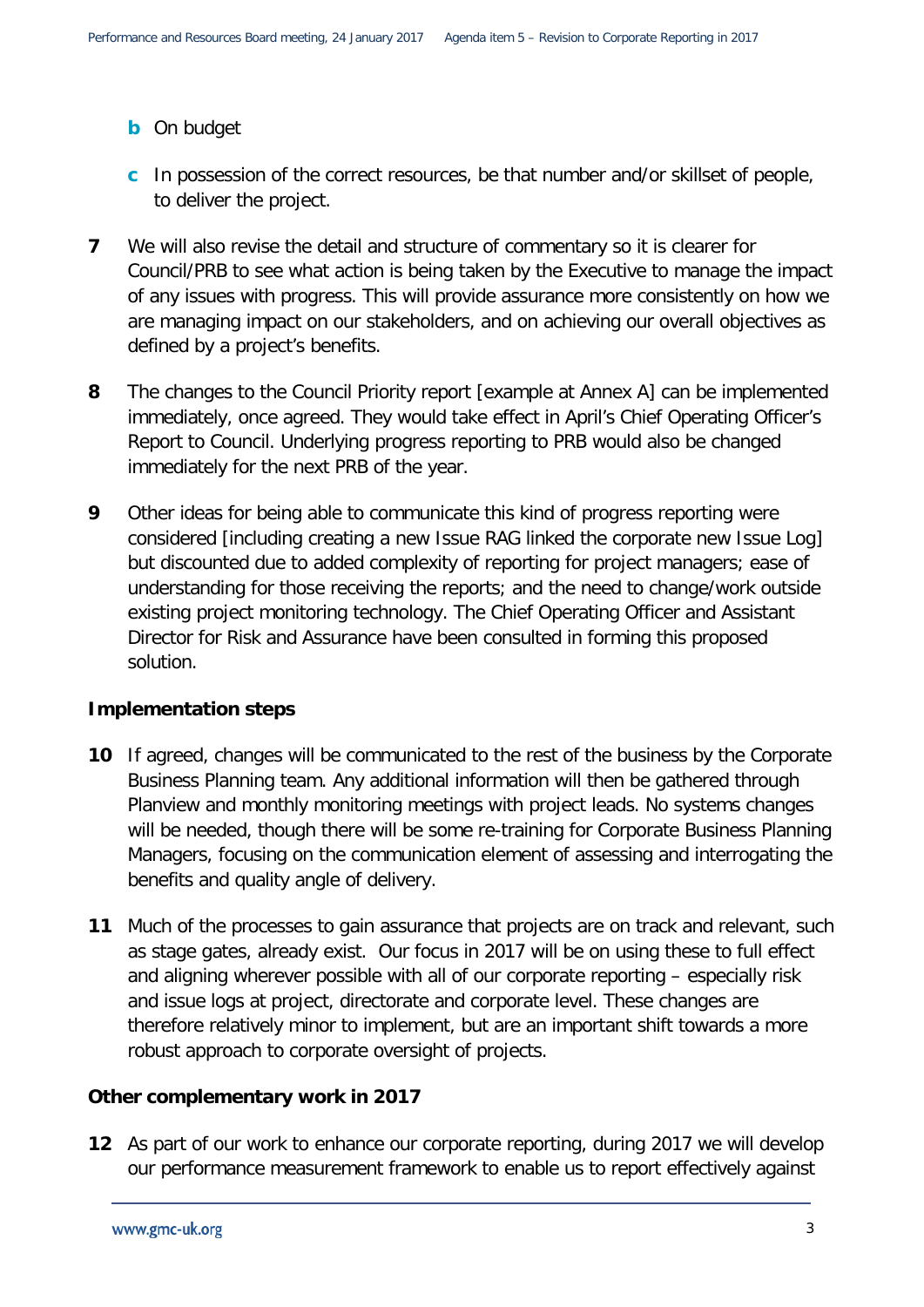our 2018-2020 corporate strategy. This will include developing Planview Phase 2, and reviewing our Service Level Agreements (SLAs) and Key Performance Indicators (KPIs). The Performance and Resources Board will be given reports on the progress of all these initiatives throughout 2017.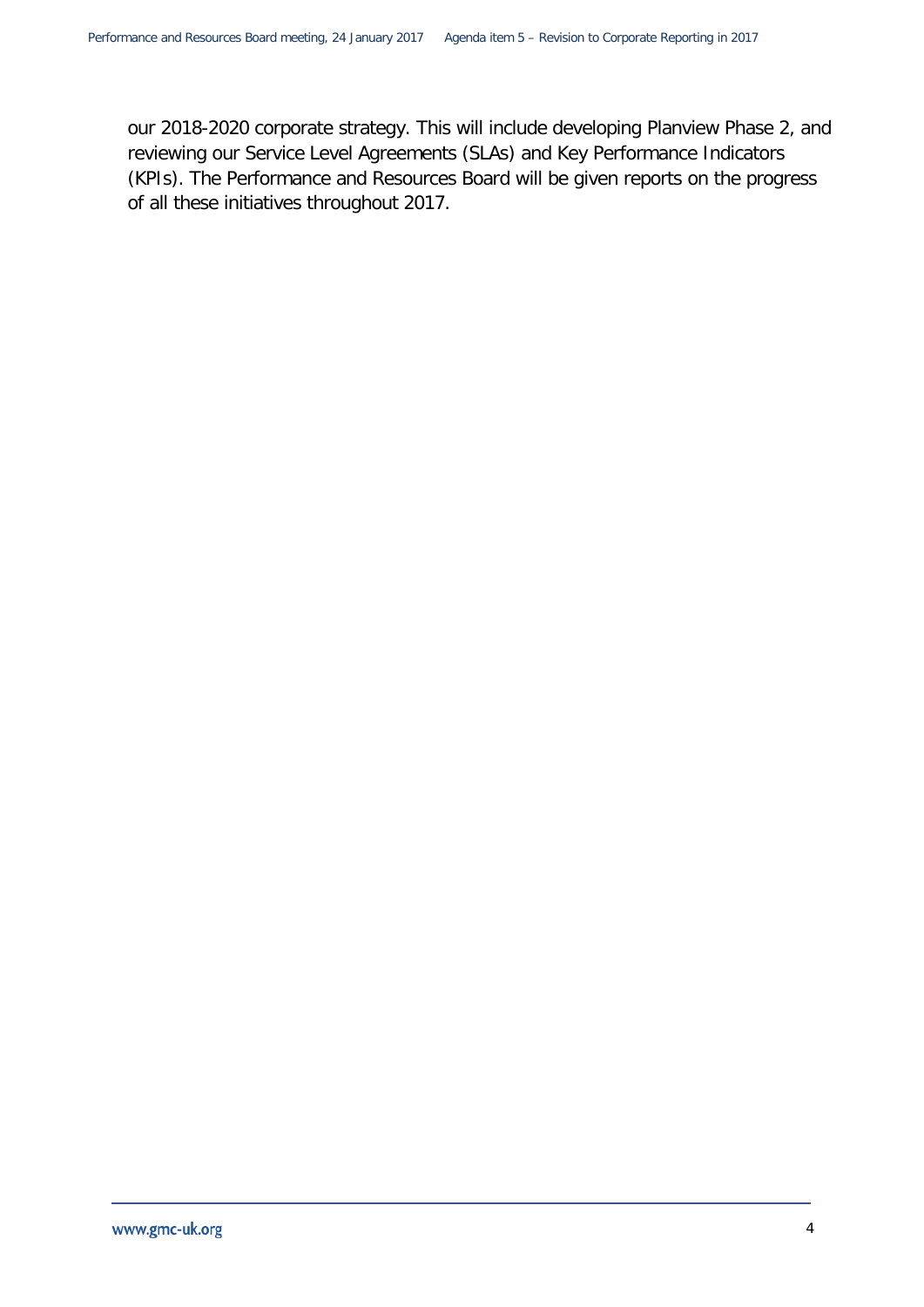## General **Medical** Council

### COO Report

Options for revised Annex A

Working with doctors Working for patients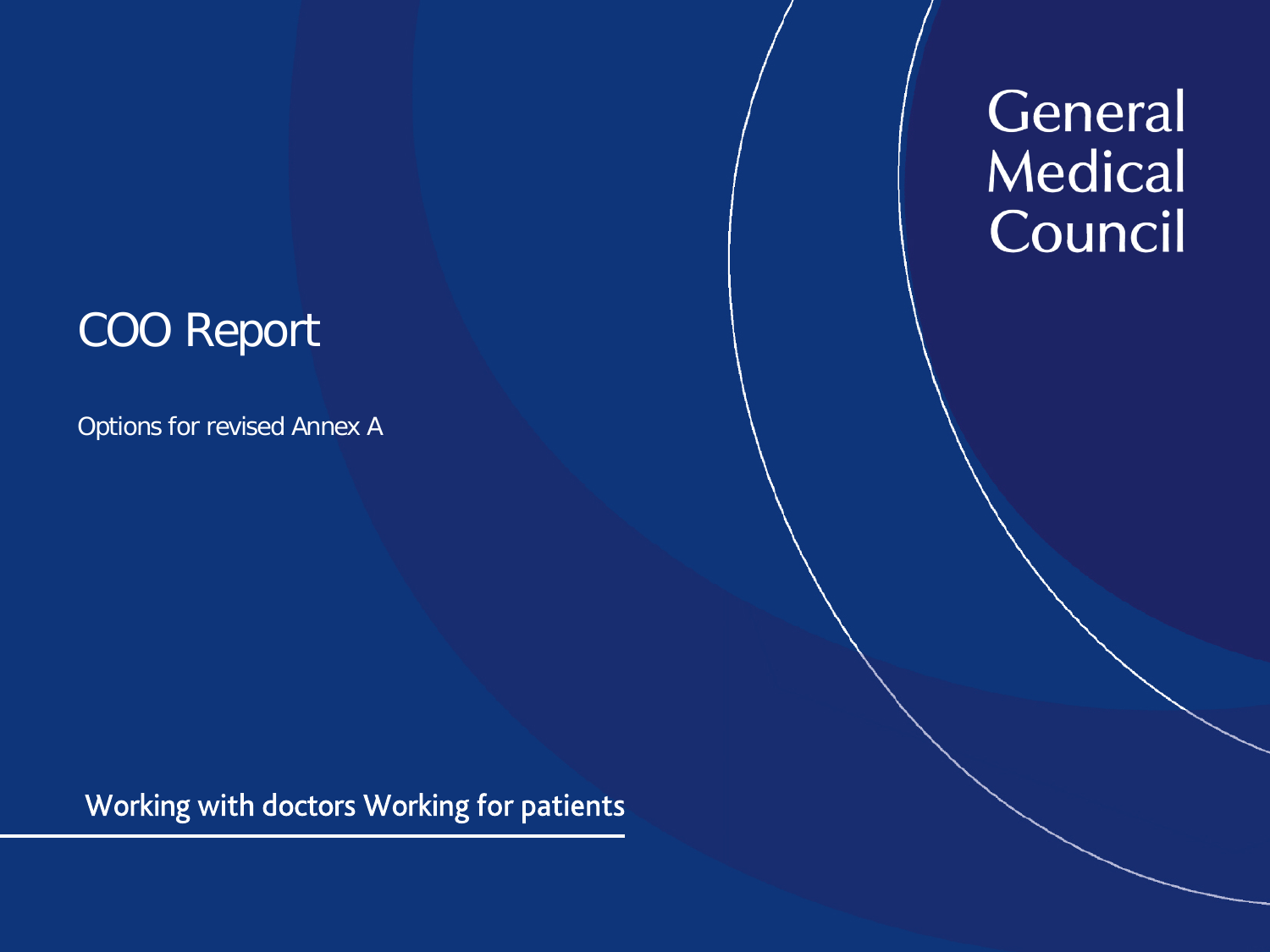### Key to RAG ratings

#### Progress **Resource** Overall RAG status Green - Project on track compared to anticipate timescales, benefits and overall business case Amber - Change to project delivery but without overall change to timescales, benefits, or negative impact on overall business case Red – Not on track to meet planned timescales and / or benefits and overall business case Complete / cancelled Green - Project cost within 5% tolerance of original cost Amber – Project cost is under / over spending by between 5% - 10% [NB only an overspend of £50K or more will affect overall status] Red – Project cost is under / over spending by more than 10% [NB only an overspend of £50K or more will affect overall status] Complete / cancelled Green – Relevant skillsets and resource secured to deliver the project Amber – Relevant skillsets and resource are not secured / being secured but this will not impact on the project delivery or quality overall Red – Relevant skillsets and resource not secured, with negative impact on project delivery and/or quality Complete / cancelled Green – 4 greens or 3 greens + 1 amber Amber  $>1$  amber Red – Any combination with a red for the progress/resource/issues RAG **or** the cost RAG has an overspend of £50k or more Complete / cancelled Cost